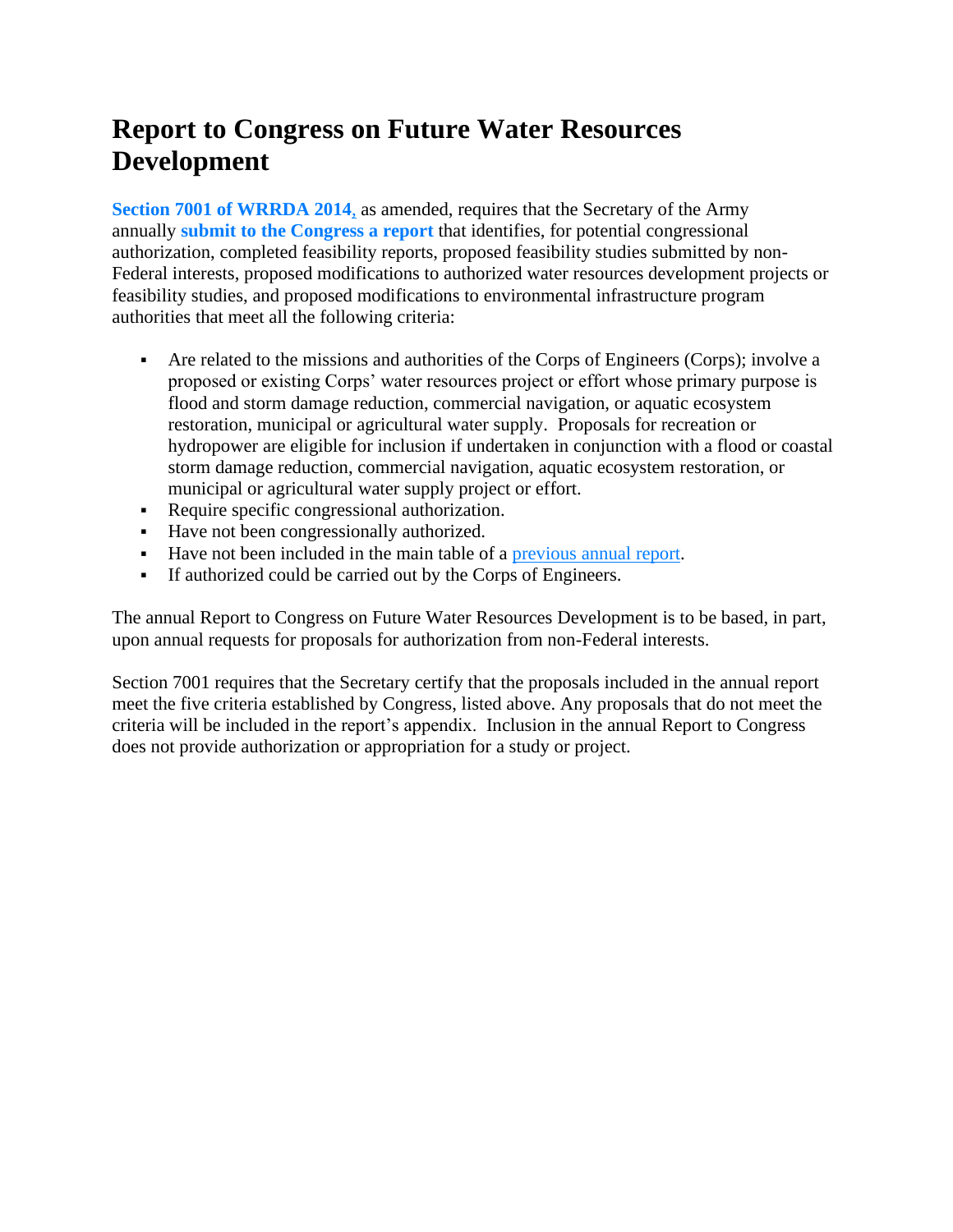## **Preparing and Submitting a Proposal**

The proposal period for the 2022 Report to Congress opens on April 30, 2021 for 120 days. **The deadline for proposals is August 30, 2021.** Submit your proposals online at: <http://www.wrrda7001proposals.us/>

All non-federal interests are invited to submit proposals for:

- 1. new Corps water resources development project study authority
- 2. modifications to an existing Corps water resources development project study authority
- 3. modifications to an existing Corps water resources development project authority
- 4. modifications to an existing Corps environmental infrastructure program authority

Please submit one form for each study or modification to a study, project, or environmental infrastructure program authority being proposed. Do not include Confidential Business Information, information whose disclosure is restricted by statute, or any other information that you would not want to appear in the Annual Report to Congress.

We recommend completing the proposal form in one sitting and having all letters of support and other materials assembled before completing the form. The following information will be requested:

- 1. Contact information for the individual/agency submitting the proposal.
- 2. Study project / location; you'll have the option to upload a map of the study / project area (8.5"x11" PDF).
- 3. The name of the non-Federal interest planning to act as the sponsor, or all non-Federal interests in the case of a modification to an environmental infrastructure program authority, including any non-Federal interest that has contributed to or is expected to contribute toward the non-Federal share of the proposed feasibility study or modification.
- 4. A letter or statement of support from each associated non-Federal interest. Letters may be addressed generically to the U.S. Army Corps of Engineers, the local Corps District office, or the Assistant Secretary of the Army of Civil Works office. Please limit your files to a maximum of 30MB (30,000 KB) in size. Files larger than 30 MB will not be considered.
- 5. State if this proposal is for a feasibility study, a modification to a USACE water resources development feasibility study authority, a modification to a USACE water resources project authority, or a modification to a USACE environmental infrastructure program authority.
- 6. If the proposal is for a modification, the name of the authorized study, project, or environmental infrastructure program must be specified.
- 7. If the proposal is for a modification to an environmental infrastructure program authority, a brief description of the assistance provided to date and total Federal cost of assistance provided to date must be provided.